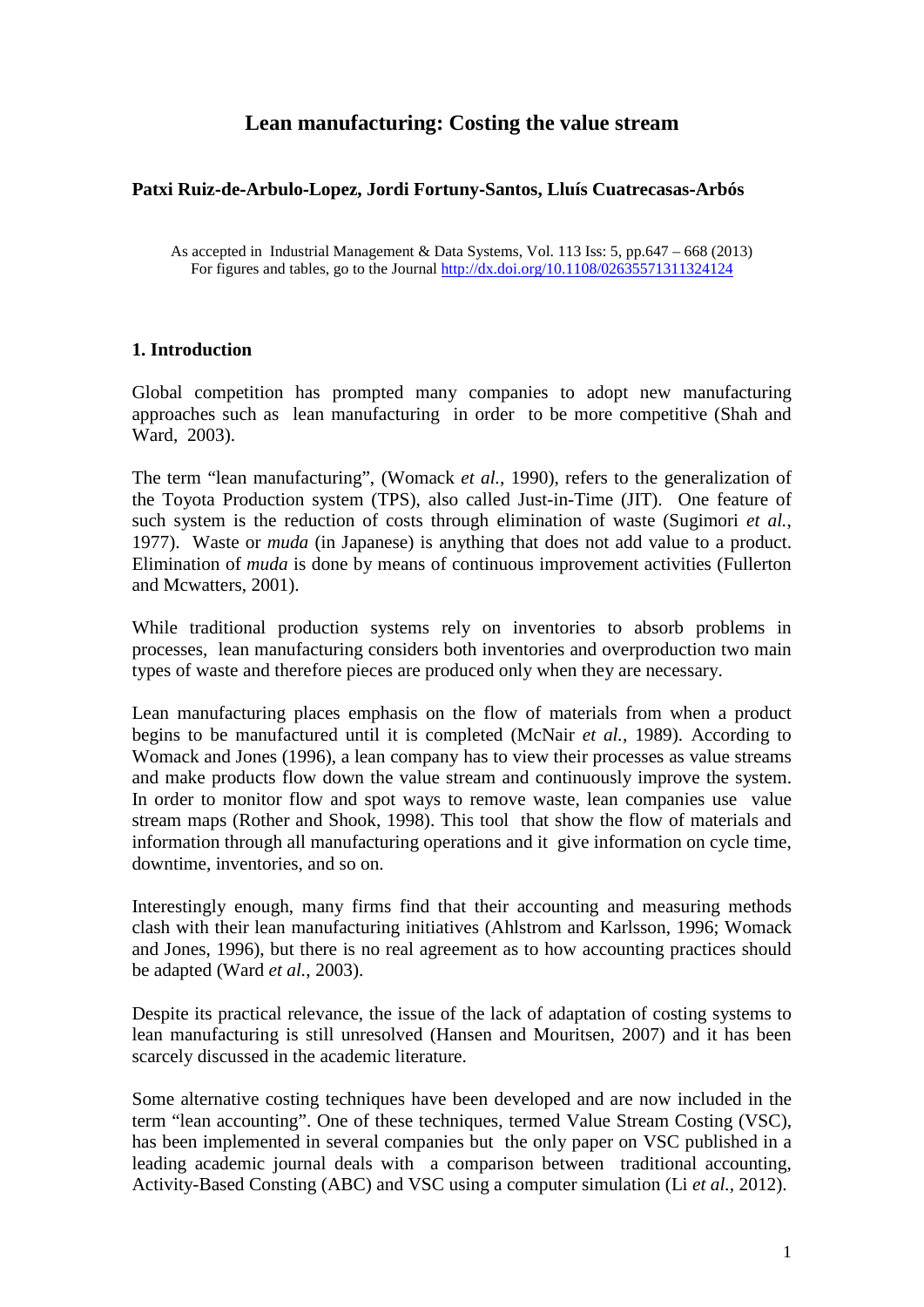In this paper, we address the following issues:

- Why do traditional costing methods cause problems to lean companies? What sort of problems? Do companies that apply lean principles and practices need a new approach to cost management?
- What kind of management accounting system would be right for lean companies? (Womack and Jones, 1996). Is VSC a valid method?

A complete review of the literature has been made to analyse whether companies that implement lean manufacturing need a new approach to cost management. The main idea was to pinpoint the problems that stem from using traditional absorption costing systems and ABC system and also to discover why lean manufacturing is different from other approaches. The relevant literature on management accounting and lean manufacturing has been reviewed to find the independent aspects of the issue under research and then order them into a conceptual framework.

Next, we want to determine whether VSC supports the development of lean manufacturing. Different positivist, interpretative and critical approaches to management accounting can be found in literature (Ahrens and Chapman, 2007). For each one of them, qualitative and quantitative methods may differ in many ways, but neither of them is right or wrong, although one or the other may be more appropriate depending on the aim and circumstances of the research work (Hancock and Algozzine, 2011). The qualitative approach may be useful when little is known about an issue. Since VSC is a very recent technique, there are few articles on VSC and they do not describe in detail the application of VSC. We have chosen to test how VSC could be applied to a previous literature example of a lean manufacturing system. Case based papers that address the emergence of accounting practices in companies are common in previous research literature.

The aims of this experimental case study (Scapens, 1990) are to explore the technical factors that both allow and prevent the application of VSC, to identify its benefits and its drawbacks and to evaluate whether VSC reflects the operational improvements made on the process and thus it supports lean manufacturing. No organizational aspects are considered.

This research is intended to serve as a basis for further research on VSC. The external validity and generalization of results in case-based research is problematic because it is difficult to make the results applicable to all companies. Nevertheless, the elements of accounting (labour, overhead, raw materials, etc.) in our example are common to all companies and only the quantity of shared tasks between value streams depends on the organization of each company.

Since lean manufacturing places emphasis on operational measures, this paper also tests the integration of value stream mapping (VSM) with VSC in order to measure both operational and financial improvements. Previous attempts to integrate VSM with other forms of costing have been done by Sobczyk and Koch (2008) and Abuthakeer *et al.* (2010).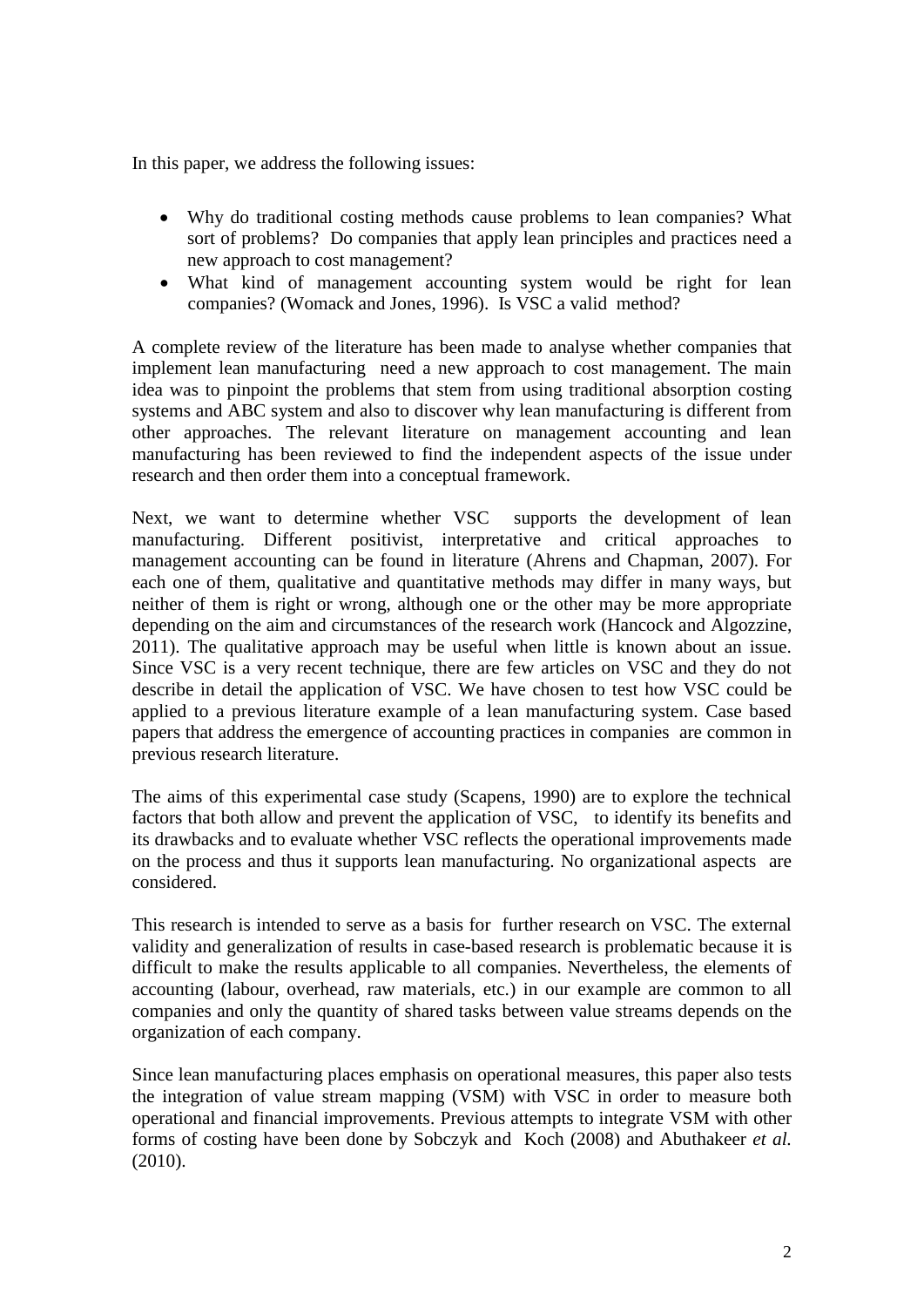#### **2. The limitations of traditional costing systems**

Traditionally, companies have used cost accounting as a means to control manufacturing performance: Deviations between actual costs and standard costs show how well each cost centre is doing. To determine the cost of a product, besides direct materials and direct labour, indirect manufacturing costs (overhead) are allocated to the product. Overhead allocation rates are usually based on volume-related cost drivers such as labour.

Equation 1 shows how absorption costing methods compute the unit cost *C* of each product *i* in period *t*, where *j* are different materials and parts and *k* are different cost centres or departments.

$$
C_{i,t} = \frac{\sum_{j} Material cost_{j,i,t} + Direct \text{ labor cost}_{i,t} + \sum_{k} overhead \text{ allocated}_{k,i,t}}{Equivalent \text{ units of production}_{i,t}}
$$
(1)

When there is a beginning inventory of raw materials and of work in process (WIP) at different levels of completion, either the weighted average or the first-in, first-out methods of costing must be used to compute both the cost of materials (Equation 2) used in the process and the equivalent number of units of production (Equation 3).

Cost of materials<sub>j,i,t</sub> = 
$$
Purchases_{j,i,t} - (Inventory_{j,i,t+1} - Inventory_{j,i,t})
$$
 (2)

$$
Equivalent \ units_{i,t} = Units \ completed_{i,t} + \left( WIP_{i,t+1} - WIP_{i,t} \right) \tag{3}
$$

Equations 4 and 5 show how overhead in cost centre  $k$  is allocated to product  $i$ . We accumulate all indirect costs (sometimes budgeted costs replace actual costs because they are not available) and we divide them by the desired surrogate of production activity (direct labour hours, production volume...) to get an overhead rate. Then, overhead is allocated to product *i* according to the amount of the cost driver consumed by the product.

*Overhead rate* 
$$
_{k,t} = \frac{[Employee cost+deprecision+tooling+utilities+ \cdots]_{k,t}}{Budgeted activity units}
$$
 (4)

*Overhead allocated* 
$$
_{k,i,t} = Overhead
$$
 *rate*  $_{k,t}$  *. Allocation basis*  $_{i,t}$  (5)

By the 1980s, in many companies product lines had proliferated and the significance of direct labour, formerly the highest conversion cost, had diminished, while overhead costs had dramatically increased. Some companies started claiming that their costing systems yielded distorted costs. Since then, there has been a lot of research on the problems associated with using absorption costing systems for cost management (Lockamy, 2003).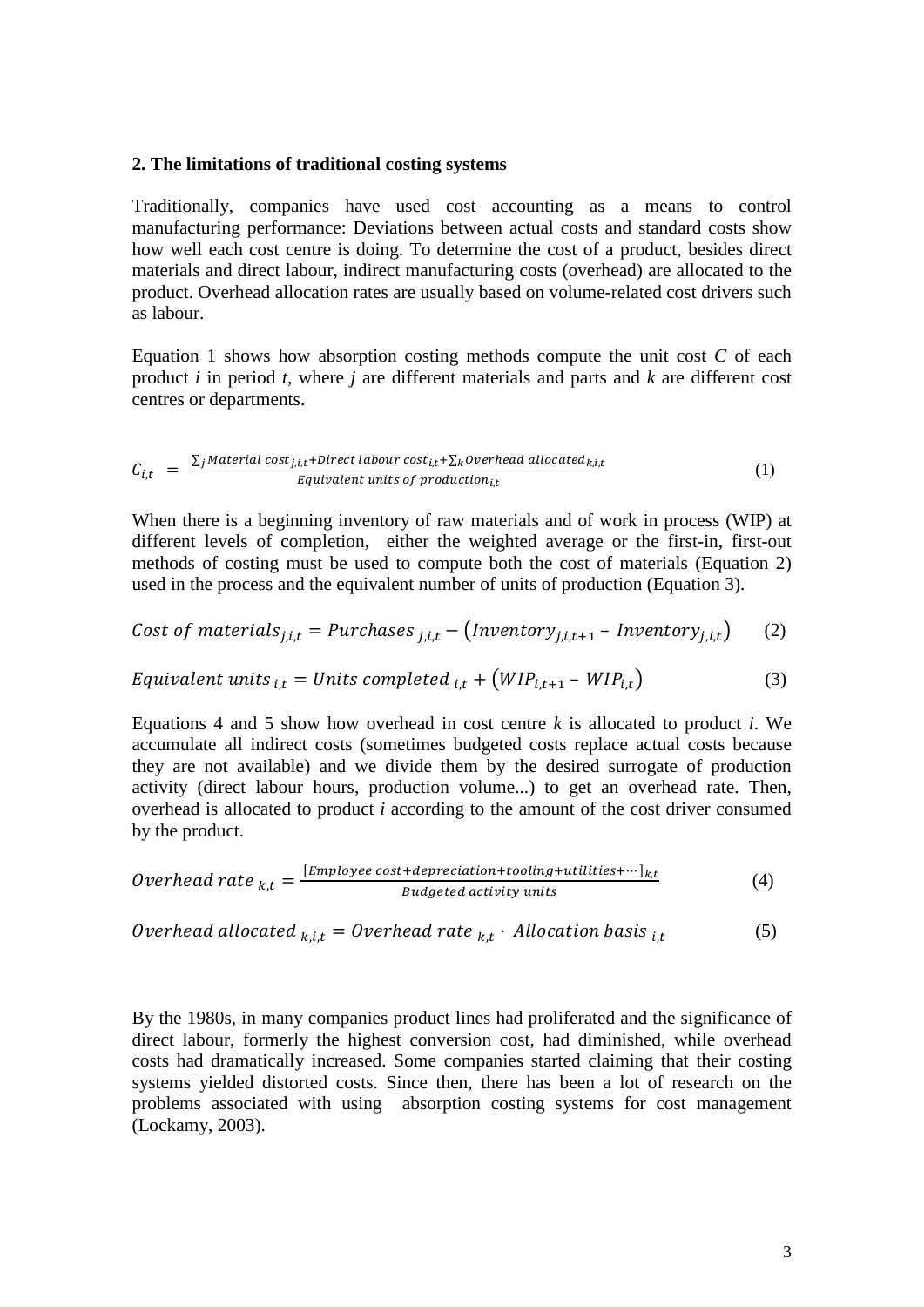Johnson and Kaplan (1987) describe how original management accounting was replaced by costing procedures developed in order to value inventories for financial reports. They contend that reports are outdated and too aggregated for process control because the purpose of cost accounting is neither product costing nor process control. Consequently, cost accounting emphasizes financial management, not operating management.

Cooper and Kaplan (1988) conclude that costing methods originally created for plants that make large runs of a single product are not acceptable for plants that manufacture families of different products. Miller and Vollmann (1985) point out that traditional cost systems hide the causes of overhead and that the primary cost drivers for overhead are transactions, not volume of production, so support costs should not be allocated to products by volume-related drivers. Since those support costs are increasingly important, incorrect allocations lead to big errors (for example, high-volume products seem to cost more than customized products).

Furthermore, the key yardsticks for operations management in a traditional costing system are labour efficiency and machine utilization (Lockamy, 2003), which lead to keeping operators and machines busy (Plenert, 1999), producing large batches and accumulating inventory, which are the antithesis of lean manufacturing.

## **3. The rise (and fall) of Activity-Based Costing**

The 1980s saw the rise of ABC. In order to fix the shortcomings of traditional cost accounting, a new approach was presented (Chen, 1996). Since departments are too large for traceability and tasks would be too detailed and numerous, ABC considers intermediate cost pools termed "activities". ABC assigns resources to activities and then activities to products according to actual consumption by each.

Equation 6 shows how ABC computes the unit cost *C* of each product *i* in period *t,* where *j* are different materials and *k* different manufacturing and non-manufacturing activities related to product *i*.

$$
C_{i,t} = \sum_j Material\ cost_{j,i,t} + \sum_k \frac{[Labelour + all\ other\ costs\ considered]_{k,t}}{Total\ amount\ of\ driver\ k} \cdot amount\ of\ driver\ consumed_{k,i,t}
$$
 (6)

ABC provides more accurate product costs than traditional costing methods, but many companies do not use ABC in their external reports because on such reports, individual product costs are not disclosed. Besides, ABC does not conform to generally accepted accounting principles (GAAP) because product costs exclude some manufacturing costs and include some non-manufacturing costs.

Since ABC reveals the links between activities and the necessary resources, it can give managers a picture of how products, brands, customers or regions consume resources. And because ABC allows the elimination of non-value added activities in processes, some authors consider that ABC supports the principles of JIT (Cooper, 1996). For example, Beheshti (2004) suggests that activity-based cost management can help in continuous improvements on the value chain. Ward *et al.* (2003) show that even though the ABC system may not be exactly the right one for a lean environment, the logic of ABC can be applied.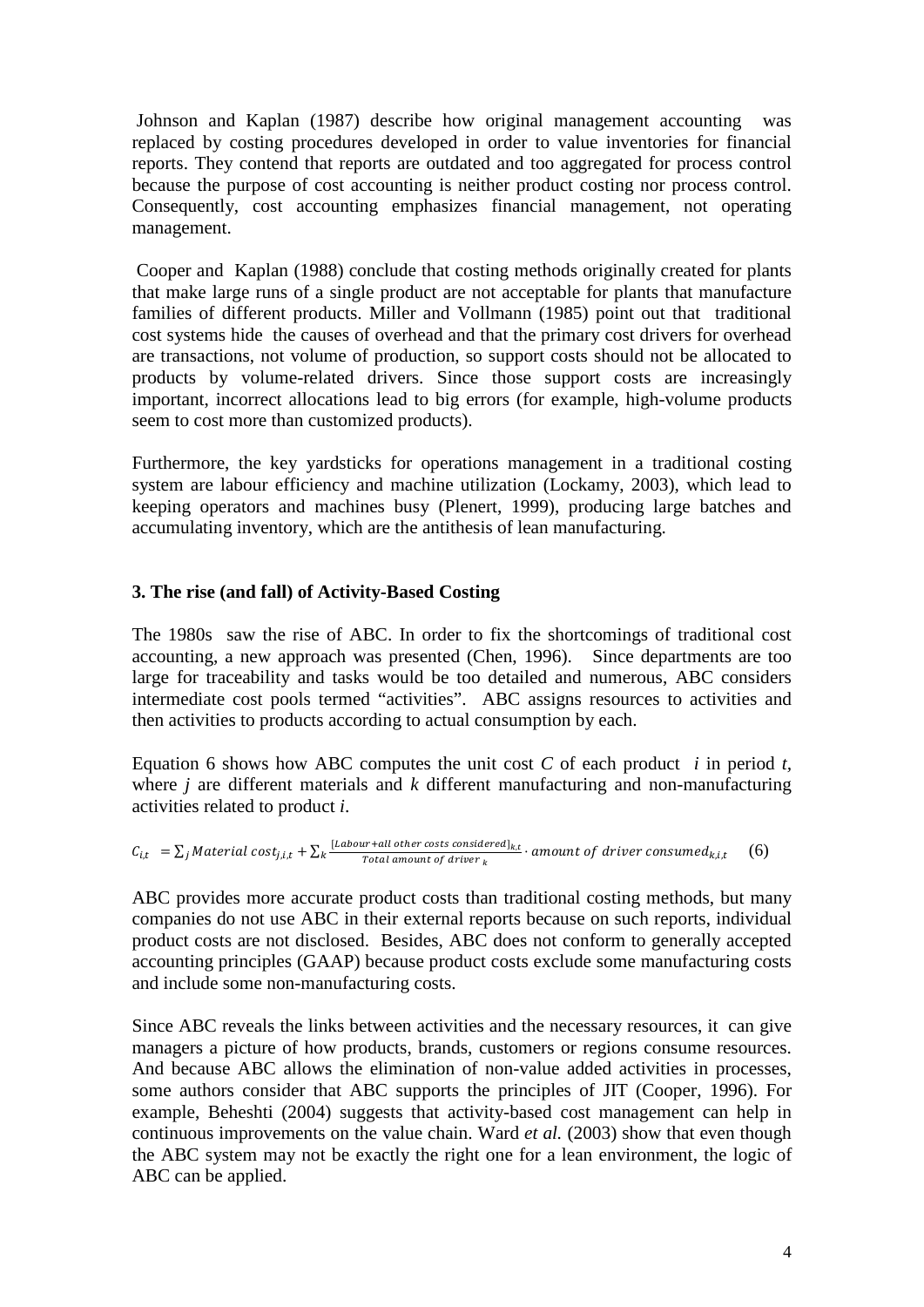On the other hand, other authors consider ABC a source of wasteful activities (Plenert, 1999). Womack and Jones (1996) point out that ABC is not necessarily compatible with lean manufacturing, since it can encourage manufacturing in large batches because ABC is merely another method for allocating overhead.

ABC has also been criticised for being subjective because part of the information it requires is estimated by employees (namely, the percentage of time devoted to each activity). In a continuous improvement environment, such process to keep the system updated would be neverending.

ABC has not been implemented by many companies (Moisello, 2012) and some adopters have finally abandoned it. One cause is the amount of resources (people, time and money) it requires (Huntzinger, 2007).

## **4. Cost management for lean manufacturing**

According to Cooper (1995), competition between lean companies is different to competition between mass producers. They compete on a strategy based on developing low-cost high-quality products demanded by customers. Nonetheless, Ohno, the father of the Toyota Production system, stated that accountants had to be banished from the plant to make lean manufacturing succeed (Sillince and Sykes, 1995).

Lean manufacturing is different from traditional manufacturing due to several reasons (Foster and Horngren, 1987; Swenson and Cassidy, 1993; DeFilippo, 1996):

- In lean manufacturing inventories are low. Inventories are considered *muda* because they conceal management problems. Traditional accounting would consider a reduction as a loss (Plenert, 1999).
- Direct labour is low and overhead becomes very important. The issue is to control it (Holzer and Norreklit, 1991) not to allocate it.
- Purchases are adjusted to consumption and manufacturing is adjusted to demand.
- Functional areas are replaced by manufacturing cells. The costing system has to track costs at the cell level. If a machine is replaced by a slower one, cost accounting would record an increase in cost per piece and vice versa, but if this machine is not the constraint (slowest) of the value stream, there is no real effect on expenses.
- One-piece flow replaces batches. Flow and response to the customer are more important than machine utilization. New performance criteria are necessary.
- Cross trained workers and teams are common (Plenert, 1999). Reports on the performance of single employees or departments are not needed.
- Since lean manufacturing relies on worker involvement, information has to be understood by all employees.
- Costs of activities that do not add value (including accounting) have to be controlled.

The previous list outlines the elements that lean accounting has to bear in mind.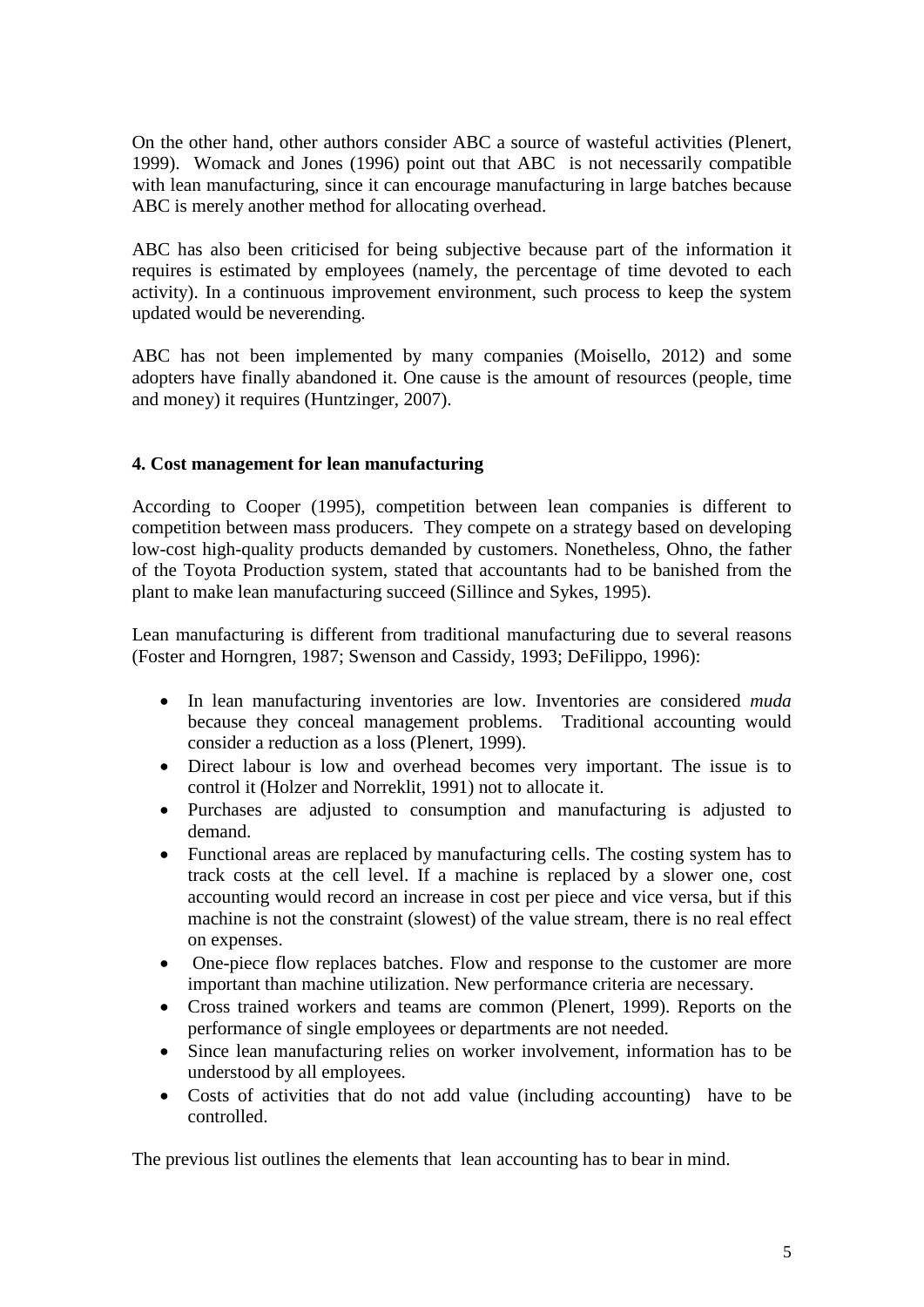Besides the pitfalls of cost accounting, we glimpse another key element. Failure rates for lean programs are high. One of the causes is that managers consider lean One of the causes is that managers consider lean manufacturing an isolated set of manufacturing practices or a short-term cost reduction program and not a company-wide strategy that requires a change in mentality (Fiume, 2007). Managers keep using traditional performance indicators. They look at financial information and expect that improvements on the shop floor will immediately impact net profit. And that is not necessarily the case (Fullerton *et al.*, 2003). The elimination of non-value-added operations may lead to a reduction in lead time and an increase in capacity. If a worker is moved to a different line, no savings exist. However, the increase in flexibility becomes a source of future profits. Seen as a business strategy, lean manufacturing requires a complete change both in thinking and also in physical operations. Lean thinking affects all departments, including accounting. Thus, the accounting people must simplify their own processes and change their minds. Lean thinking considers that everything is oriented towards on-going improvement; therefore the emphasis of accounting must be on improvement, not on compliance with standards. Lean manufacturing is an operationally driven culture, focused on continuous improvement and standards –no matter how reliable they may be- are not useful because they should be constantly updated. Lean manufacturing considers that the target is not to allocate costs but to reduce them, and, to reduce costs, it is necessary to change physical aspects of the manufacturing process, and not just better cost information. As a result, lean companies need other financial and operational metrics to support operations.

## **5. Value Stream Costing**

While batch-and-queue manufacturing plants have confusing mixed flows of products (and that makes difficult gathering cost data), in lean manufacturing, products with similar flows are grouped together in the same value stream via flexible manufacturing cells, like mini-plants within the factory. These changes eliminate the complexity of flows and reduce the need for information (Huntzinger, 2007) because all activities take place within the cells and it is possible to "see" if everything is under control.

Rather than categorizing costs by departments (as full costing does), Womack and Jones (1996) propose an organization by value stream (everything done in order to create value for the customers, associated with a product or product line). While the idea of functional departments is related to the concept of job shop, the idea of value stream is related to the concept of flow shop (cellular o line layouts that process a product or family of products).

Baggaley and Maskell (2003) developed a cost management model based on value streams called Value Stream Costing (VSC) that can only be implemented after a company has achieved the maturity stage of lean manufacturing:

- Value streams have been organized.
- Reporting needs to be by value stream and not by departments.
- People in the company must be assigned to value streams with no overlap.
- Few (or no) shared services departments.
- JIT purchases and JIT manufacturing.
- Production processes under control. Great control over the rate of output. Low variability.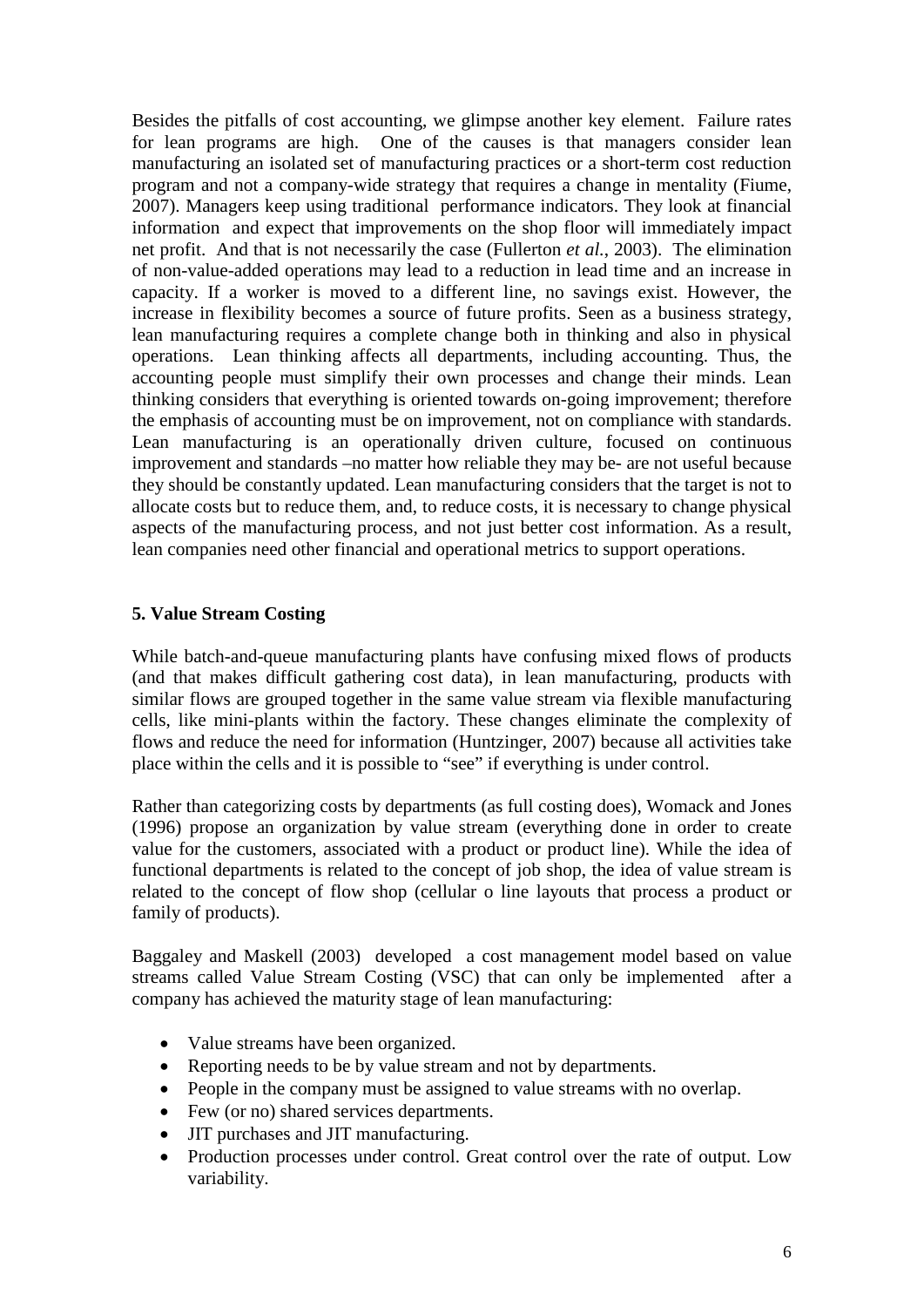- "Out-of-control" situations and exceptions like scrap or rework thoroughly tracked.
- Low lead times.
- Inventory relatively low and stable.

Under the above conditions, VSC attempts to focus a company's attention on the resources that are being used throughout a complete value stream rather than on individual products.

The cost associated to a value stream *k* (Equation 7) in a period *t* (week, fortnight or month) includes all the costs of the activities in the value stream (purchasing, manufacturing, quality assurance, engineering, design, maintenance, accounting, shipping, customer service...), with no distinction between direct costs and indirect costs.

Material costs are calculated from how much material has been purchased for the value stream over the period. For this approach to be valid, there needs to be low raw materials and work-in-process inventories, which must be under good control. If inventories are low, then the materials will be used quickly and will accurately reflect the material cost of the product manufactured during that time. The costs of consumables, supplies, and other day-to-day expenses are similarly assigned to the value stream.

All labour costs are included (Maskell and Baggaley, 2003). Value streams cut across functional departments. Ideally, each resource is assigned to a single value stream, rather than being split among several. Otherwise, allocation  $(A_{kt})$  will be necessary (Ward *et al.*, 2003). The space occupied by the value chain is allocated to the value stream to encourage value stream team members to reduce the amount of space.

| Cost of | Materials                  | Labour and supervison                                                               |                                                                           |     |
|---------|----------------------------|-------------------------------------------------------------------------------------|---------------------------------------------------------------------------|-----|
|         |                            | a value $_{k,t} = \left  +0$ utside processing $+Engineering + procurement \right $ | $+\left[\begin{matrix} Shared \\ resources \end{matrix}\right]_t.A_{k,t}$ | (7) |
| stream  | $l+Depreciation, supplies$ | +Utilities + facility costs $\int_{k,t}$                                            |                                                                           |     |

Costs outside the value stream are excluded from value stream costing. Corporate overhead costs are accounted for but shown below the line on internal value stream reports because employees working in the value stream cannot control them. Costs are collected for the total value stream and are summarized over the selected period.

Maskell and Baggaley (2006) point out that the full cost of specific products need not be known. They contend that all sales, unless a product is being sold at a price below its direct material costs, contribute to the profitability of the company and that decisions on a product are taken according to criteria related to the value chain as a whole.

If individual product cost are needed, total value stream expenses other than direct materials (total conversion costs) are divided by the number of units (of all kinds) (Equation 8). If products are very different, some features and characteristics of the product (Maskell and Baggaley, 2003) or the flow speed of a product (Buzby *et al*., 2002) can become cost drivers.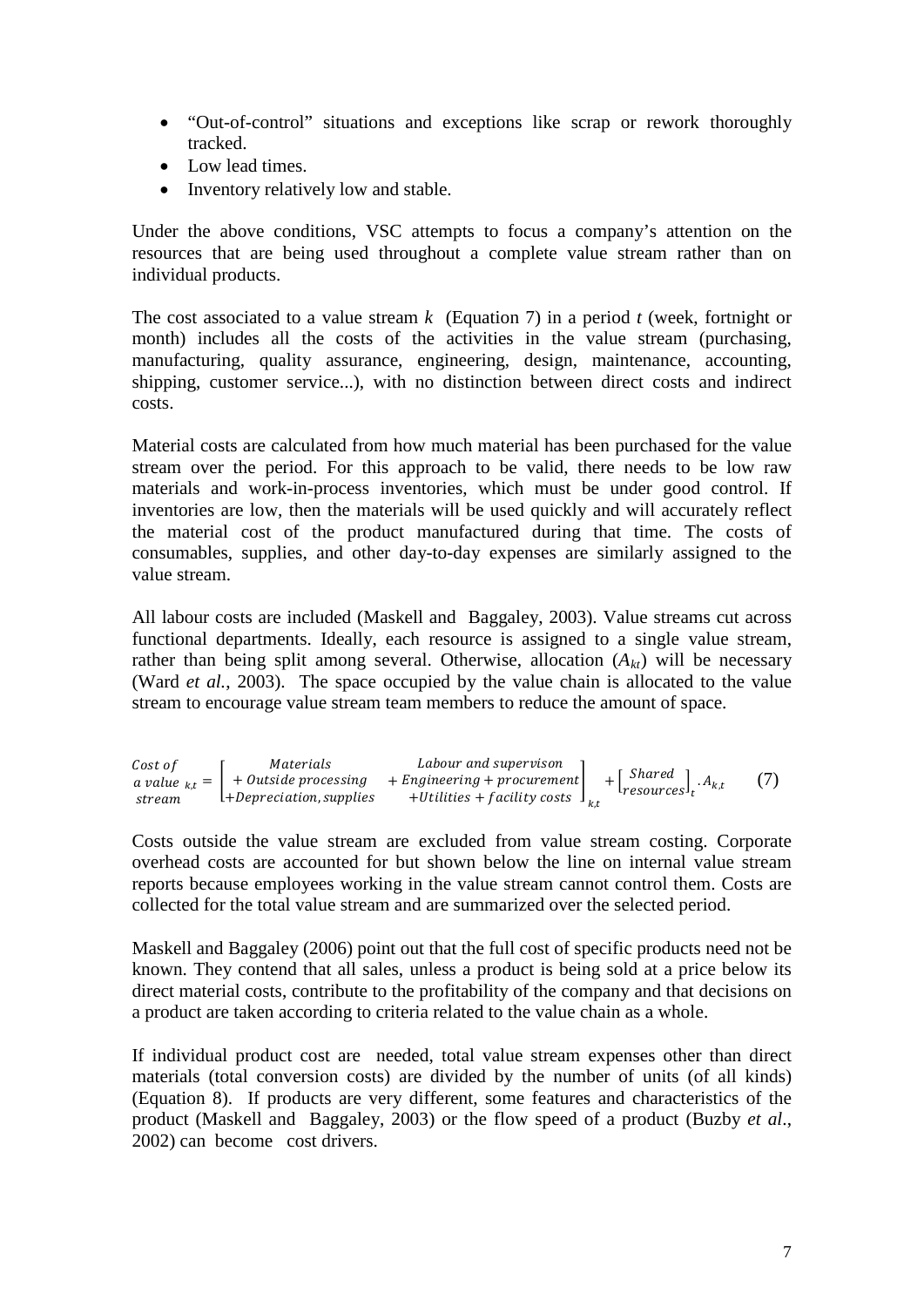$$
Average\nunit\n\qquad i, k, t = Direct\n\qquad \frac{Direct}{Material_{i,k,t}} + \frac{[Other value stream costs]_{k,t}}{\sum_{j} Units produced_{j,k,t}}\n\tag{8}
$$

VSC considers all conversion costs as fixed and it considers material cost as the only cost relevant in decision making. In practice, some aspects may be fixed while other elements are variable. Costs are generally fixed in the very short term and variable in the long term so classifying a cost as either fixed or variable depends on the time frame considered.

### **6. Applying Value Stream Costing to an assembly process**

In this section, we apply Value Stream Costing to an assembly process described by Cuatrecasas (2003). The process is devoted to the assembly of point-of-sales (POS) terminals (electronic cash registers). In the past, the plant had a process-oriented layout where products moved on a batch-and-queue basis, principles of lean manufacturing in order to raise production from 19 to 70 units per day.

### *6.1. Organisation of manufacturing operations at the outset*

Figure 1 shows a line layout with 8 workstations after implementing lean manufacturing. Manufacturing batch size is 35 units (adjusted to demand). All product operations are shown in Figure 2 and in Table I. Table I shows the distribution of tasks among workstations. The plant manufactures two models of POS terminals. Time figures correspond to the most complex model. Transports between operations are included but some of them are not necessary because of the layout.

### FIGURE 1

#### FIGURE 2

#### TABLE I

Following Rother and Shook (1998), in Figure 3, we use value stream mapping (VSM), a fundamental tool of lean manufacturing, to represent the process and the flow of materials. The map shows the same data that Table 1 and detailed information about each step of the process. VSM helps isolate the value stream that will be used in VSC.

#### FIGURE 3

With a cycle time  $(C_i)$  of 857 seconds (the longest operation), daily capacity is 33 POS terminals in an eight-hour shift (Equation 9). In a month (25 days or 200 working hours), the value stream produces 825 units.

Daily capacity = 
$$
\frac{Effective \text{ daily work time}}{c_i}
$$
 (9)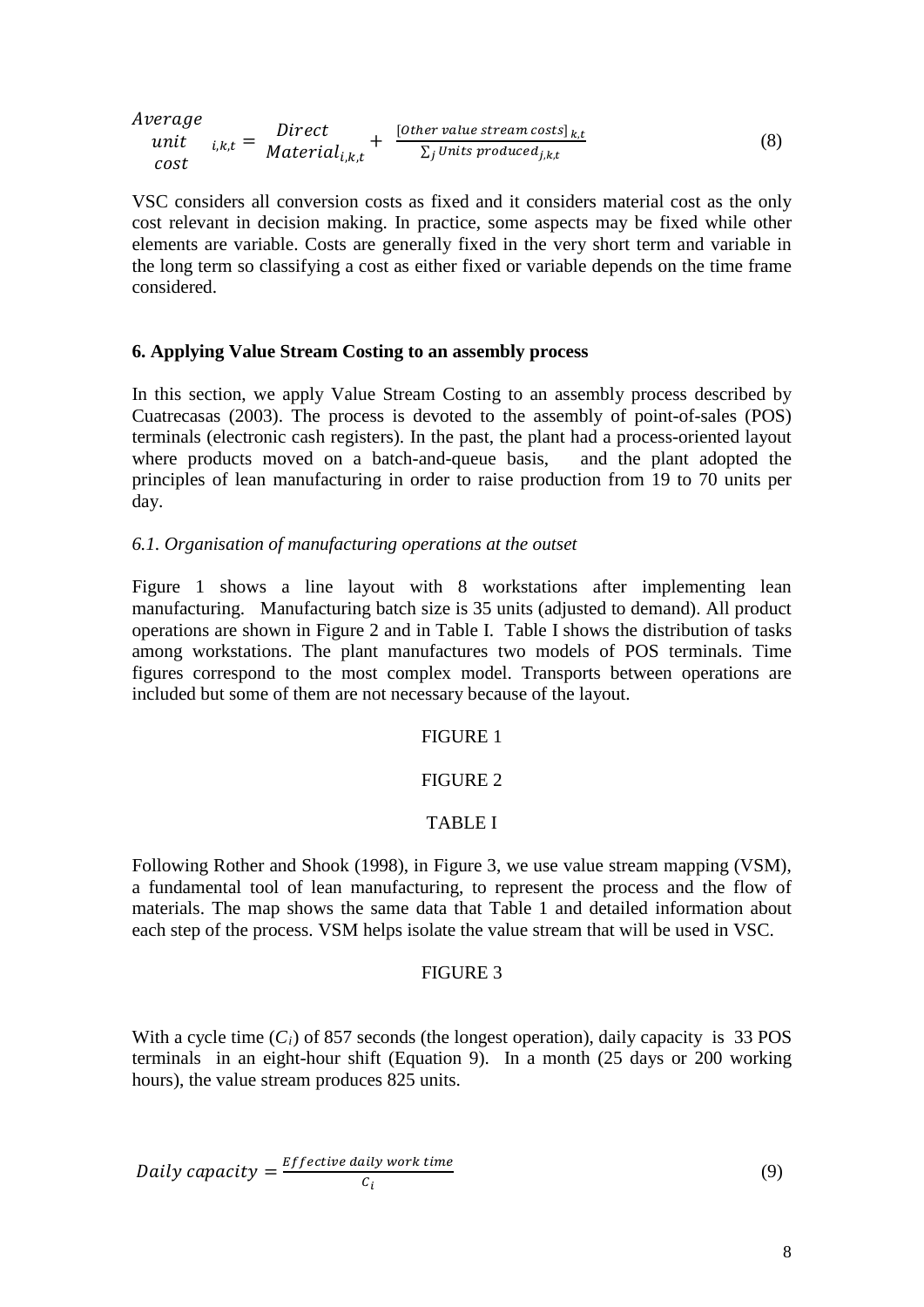Since times per each operation are given in Table I and in Figure 3 (VSM), it is possible to compute (Table II) how much of the value stream's resources are used productively (Equation 10), how much time is devoted to non-value added activities (Equation 11), and how much available capacity is within the value stream (Equation 12). Nonproductive time also includes waiting between cycles (Equation 13). In these equations, *j* represents workstations, while *i, k* and *z* are operations.

#### TABLE II

Productive time<sub>j</sub> = 
$$
\sum_i
$$
 Capacity  $\cdot$  Value added task time <sub>i,j</sub> (10)

Non–Productive time<sub>j</sub> = 
$$
\sum_k
$$
 Capacity · Non – Value added task time <sub>k,j</sub> + Wait time<sub>j</sub> (11)

*Idle time<sub>i</sub>* = *Working time* –  $(p$ *roductive time<sub>i</sub>* + *non* – *Productive time<sub>i</sub>* $)$  (12)

Wait time 
$$
_j = Capacity \cdot (Process cycle time - \sum_z task time_{z,j})
$$
 (13)

VSC uses the information from the VSM to calculate the cost of the whole value stream (Table III). The average cost of the value stream per POS terminal is 58.68  $\in$ 

### TABLE III

In order to calculate the cost of the value stream, we have considered the costs of materials, labour costs and machine depreciation as well as other costs such as soft tooling and consumables which are directly related to the productive tasks at each workstation, in one month. Unlike full absorption costing, other departments (shared among several value streams) have not been considered in order to avoid allocations.

Material costs (for each step *i*) are calculated according to equation 14 (*Production* is 825 units). The amounts of raw materials and parts in each step of the process (Unit material cost) have been previously estimated (0, 2, 4 or 5.5 Euros per unit). In a lean enterprise, with a JIT procurement system, material cost would equal the purchases in period *t*.

$$
Material cost_t = \sum_i Unit \ material \ cost_i \cdot Production_{i,t} \approx Purchases_t \tag{14}
$$

Labour costs are computed according to equation 15. The monthly cost of each employee *j* is 2,000 Euros. In a lean company, labour costs would be taken from the payroll. In the example, *Working time* is one month.

*Labour costs* 
$$
_t = \sum_j
$$
 *Monthly salary* <sup>$j$</sup>  *Working time*  $_{j,t} \approx \text{Payroll}_t$  (15)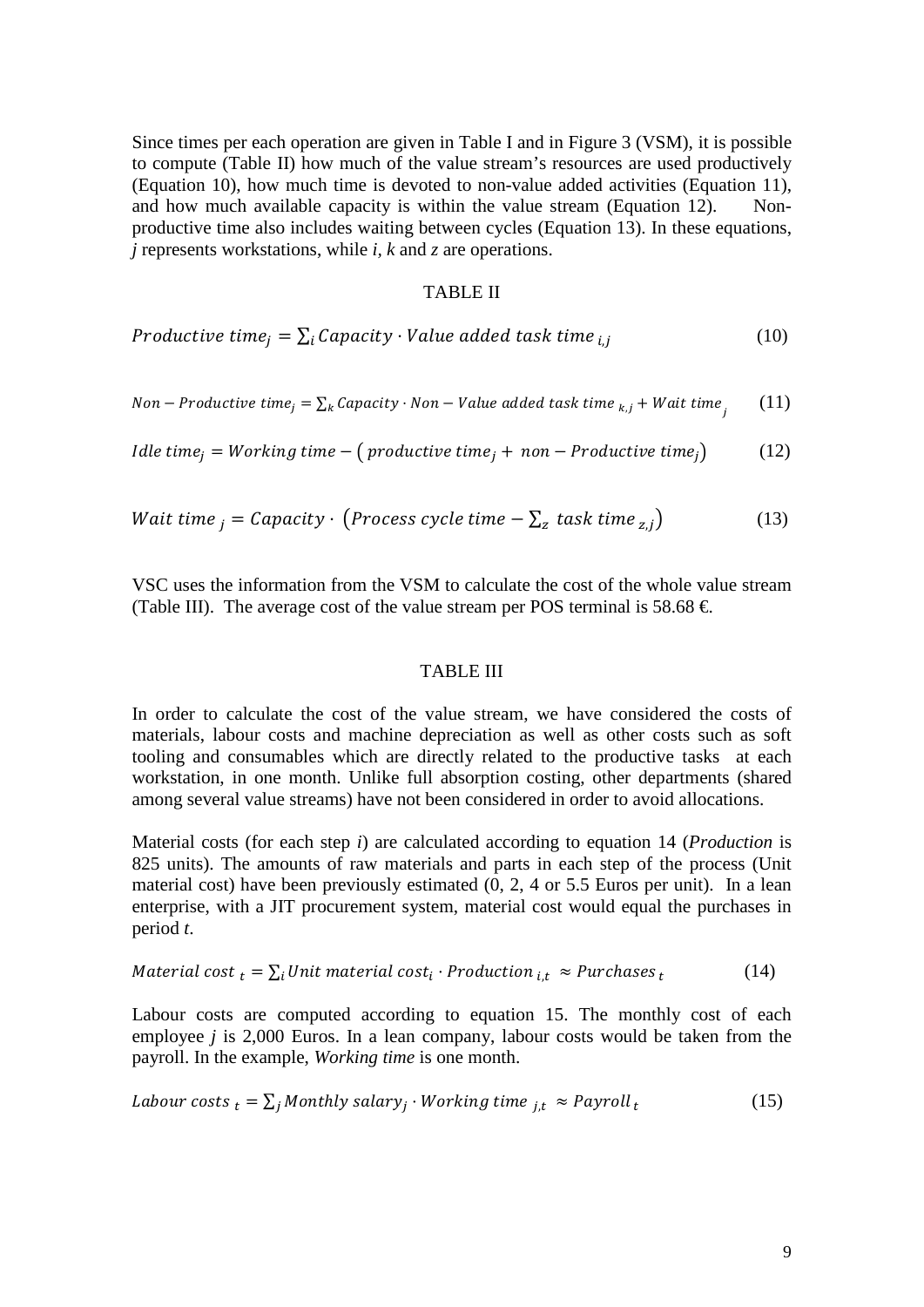In a similar way, machine depreciation in period  $t$  is computed according to equation 16. The monthly cost of each machine *k* is 2,000 Euros. In the example, *Time* is one month.

$$
Depreciation_t = \sum_k Monthly\,\,depreciation_k \cdot Time_{k,t} \tag{16}
$$

The costs of other resources associated with each step of the process are computed according to equation 17. The productive time for each workstation *i* is taken from Table II. Only productive time is considered. When a workstation is idle, auxiliary materials are not consumed. Unit costs are 0, 5 or 10 Euros per hour, depending on the workstation.

Other costs 
$$
t = \sum_{i} Unit \ cost_{i} \cdot Productive \ time \ i, t
$$
 (17)

Next, several improvement activities will be undertaken on the shop floor in order to make the process more efficient. VSM and VSC will be used at each stage. We will study whether the operational improvements are mirrored in the costs.

#### *6.2. Stage one*

In order to improve flow, we focus on the bottleneck (the workstation that carries out tasks 38 to 40). Task 38 will now be done in a way that requires 720 seconds. Furthermore, as the four work posts in EM have longer processing times than the others, it seems necessary to implement a parallel assembly line with four more people. Next, the constraint workstation is the one carrying out operations 50 to 53. The improvement consists in making operations 50 and 51 in a single workstation (with a 390 s cycle) and making operations 52 and 53 in a different post (a 372 s cycle). Figure 4 describes the new plant layout after the aforementioned improvement actions.

## FIGURE 4

Figure 5 shows the Value Stream Map of the new situation. For this arrangement, the bottleneck is the operation with a cycle time of 390 s. Using Equation 8, daily capacity is 73 units. Improvements are also reflected in flexibility (time reduction), labour efficiency and work-in-process reduction.

#### FIGURE 5

Labour costs have increased (Table IV) because of the new operators. The effect of allocating external costs on the basis of labour might be devastating. However, the cost of the value stream per POS terminal has fallen because of the higher efficiency.

### TABLE IV

#### *6.3. Stage two*

The second stage of efficiency boosting is devoted to line balancing. It was observed that the time of the first post in the TM process (the constraint at stage one) could be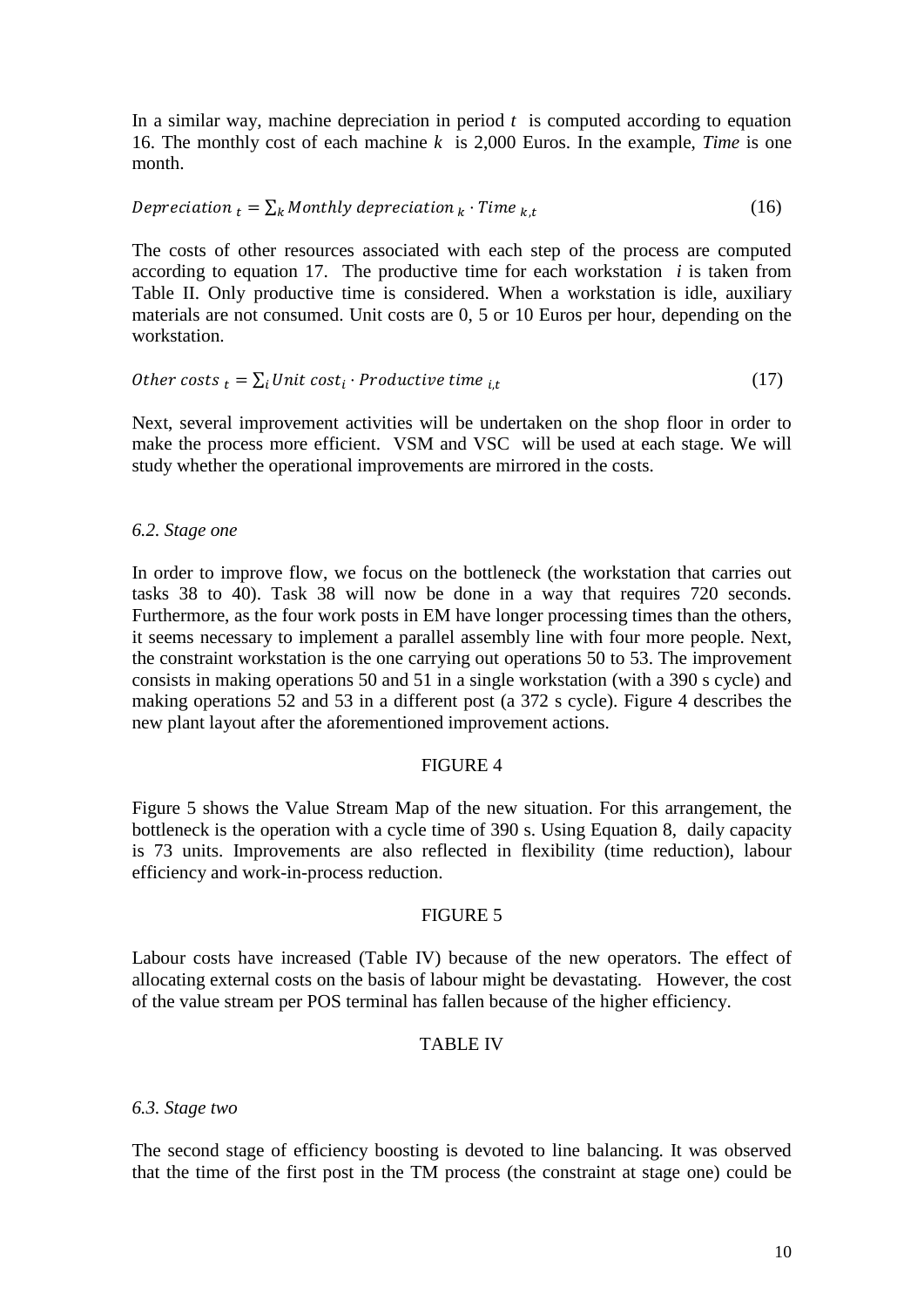reduced to 375 seconds by performing two operations simultaneously. The CCM and PA posts were merged. In the first EM workstation, only one person is necessary. Figure 6 describes the layout at stage 2.

## FIGURE 6

The value stream map of this stage is shown in Figure 7. Table V shows the capacity for each workstation. Due to a better balance, the output has increased with less resources and capacity usage has increased. Now the daily production is 76 units.

## FIGURE 7

### TABLE V

Operational improvements in labour efficiency, cycle time and lead time should be reflected in costs. Table VI shows the calculation of the cost of the value chain for a monthly production of 1,900 units. The cost of the value stream per unit drops again.

#### TABLE VI

Lean accounting uses a box score to monitor the performance of a value stream. It is divided into three sections: operational performance, capacity information, and financial performance. At each step of the improvement process, data are collected from the VSM, the VSC and the capacity analysis table. Table VII is a box score that allows comparing the key parameters after stage two, after stage one, after implementing onepiece flow and before lean manufacturing. It shows that the plant has improved both its operational and financial results

### TABLE VII

Finally, in Table VIII, we calculate the cost of a product by using ABC techniques. First, activities are defined. Each task of the process is considered as an activity. A cost driver is chosen for each one. Since those activities are steps of an assembly process, the best cost drivers are man hour and machine hour. Next, the cost per unit of cost driver should be computed. Such costs include labour, depreciation, auxiliary materials and all the resources necessary to perform the activity. Therefore, a man hour may be 30 Euros per hour in one activity and just 20 Euros per hour in another activity. In our example, the quantities of man hours and machine hours consumed by each activity are taken from the value stream map in Figure 7. In real companies, they are usually estimated by employees and are not frequently updated (probably after stage two, the company would keep using the standard from Table I). There is a difference between the values yielded by VSC (41.20  $\oplus$ ) and ABC (37.24  $\oplus$ ). This is because VSC allocates all actual labour and depreciation costs to the products. In ABC, a fixed cost such as depreciation is allocated according to a standard consumption of resources (drivers). Then if machines are under-utilized, only a fraction of the plant depreciation is allocated to products. ABC does not take into account the operator wait time (due to a poor line balance).

## TABLE VIII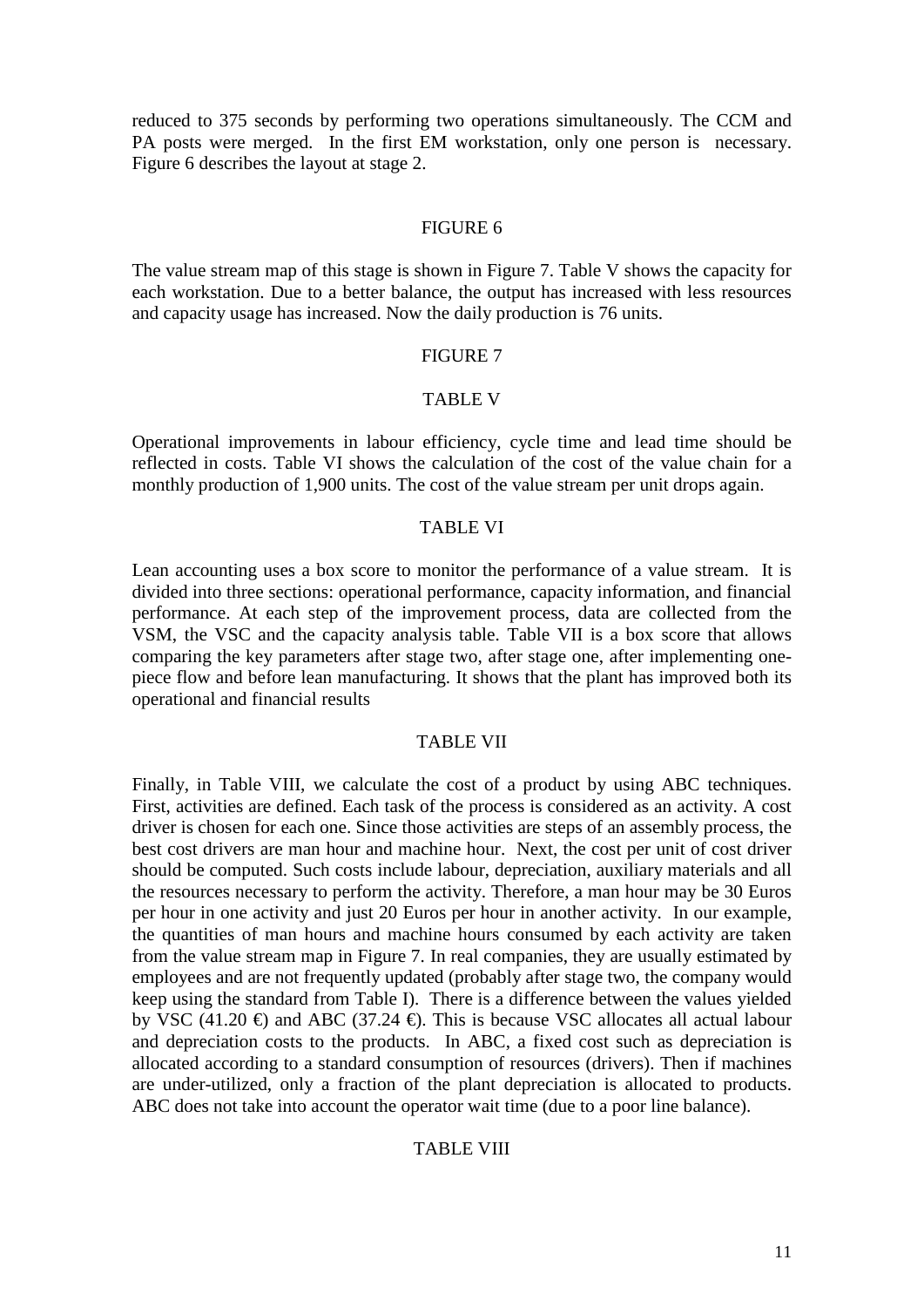## **7. Conclusions**

The main aims of this paper are to highlight the causes why companies implementing lean manufacturing need alternative costing methods and to test Value Stream Costing as a valid possibility.

Traditional costing lost credibility in the 1980s. It had been created to support a certain manufacturing environment but such environment had changed with the years. Cost distortion in multiproduct/multiprocess companies is caused by the allocation of overhead to products on the basis of volume-related drivers such as labour. Besides, late and aggregate reports, intended for inventory valuation and for external reporting needs, do not help improve operations. Traditional performance indicators drive behaviours against lean principles such as overproduction. Some companies moved to ABC. If well executed, it assigns costs by identifying cause and effect relationships and identifies non-value added activities. It is very accurate, but it consumes a lot of resources and it may be subjective.

Nevertheless, the main problems are not the lack of reliability of costing systems. Not even that lean manufacturing considers data collection a wasteful task. On one hand, absorption costing systems drive non lean behaviour such as overproduction and on the other hand lean manufacturing should not be seen as a short term cost reduction technique but as a long run company strategy that needs changes in thinking and in physical operations. Lean companies focus on flow, elimination of waste and physical operations. Lean companies focus on continuous improvement. They face a different type of competition and organize manufacturing in a different way. Companies that expect that their operational improvements will immediately yield net profits will be disappointed.

Lean companies do not need a more precise costing method. Lean is not a financialoriented culture but an operations-focused culture and thus it is interested in simple measures that timely support on-going improvement. New methods to assess the financial impact of lean improvements are necessary. Since financial accounting and management accounting serve different purposes, it is not necessary to integrate them. Several tools may be used for inventory valuation and external reporting while others are used to support manufacturing.

This paper has described a new approach for lean companies: Value Stream Costing, which is validated with a case that serves to describe a practical application of the model.

We wanted to explore the technical factors that both allow and difficult the application of VSC. Manufacturing has to be organized in value streams, not in departments and lead time has to be short, because VSC is not as effective when resources are shared between value streams (because allocation is necessary).

We wanted to identify the benefits and drawbacks of VSC. The main benefits are i) that VSC simplifies the accounting process and it is really simple to compute, maintain and understand and ii) that it encourages continuous improvement since it reflects operational improvements. The main drawbacks are that it requires a completely lean company (organized around value streams) and that it only offers a rough estimation of the cost of the product. While avoiding allocations, VSC is less accurate than other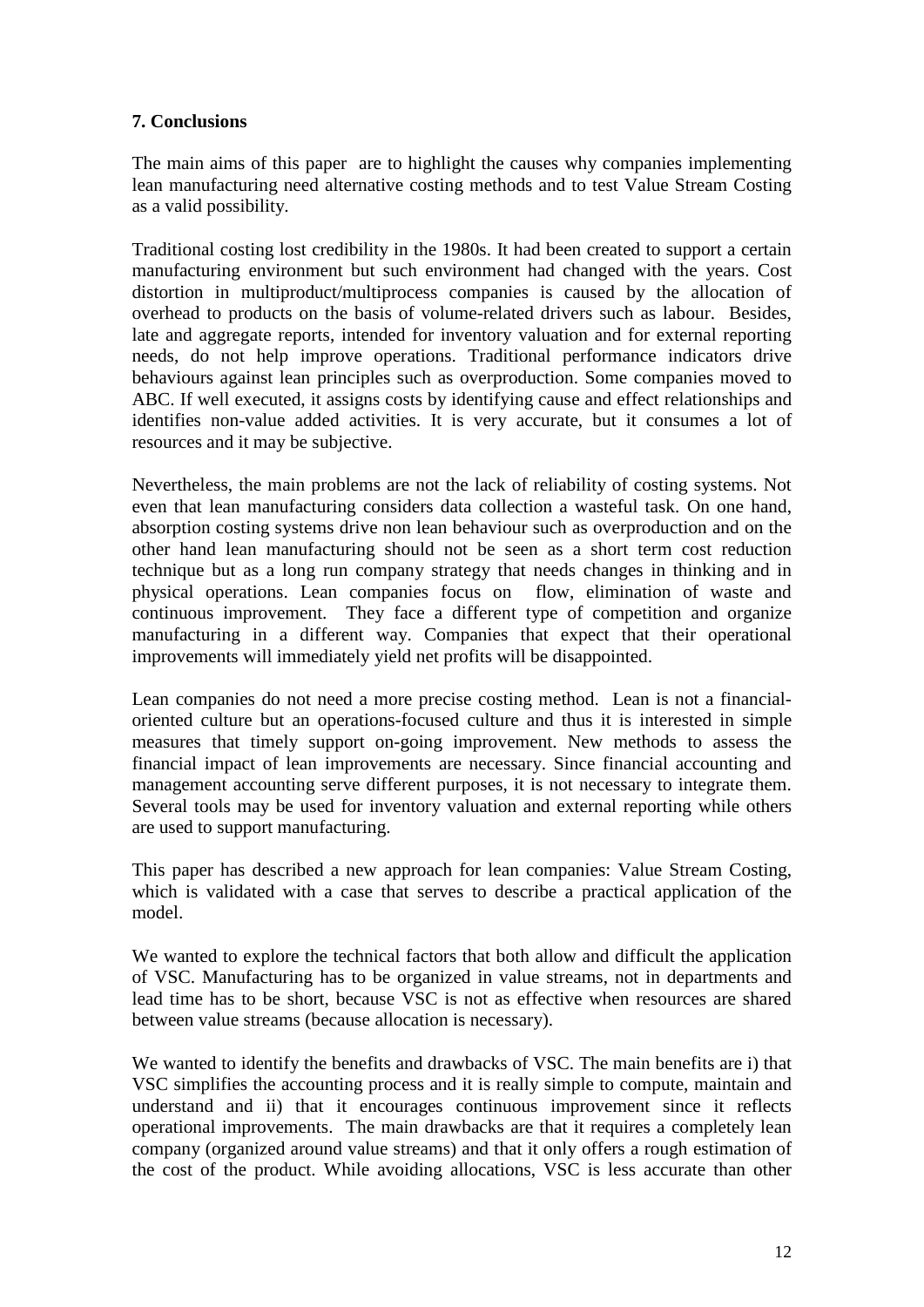costing systems such as ABC. In practice, probably ABC is not frequently updated and therefore it yields wrong costs, while VSC is easily updated. Another drawback of VSC is that, a methodology treating all items as equal might work well for short-term performance measurement and short-term decisions, but not when considering the long term.

In our example we have seen how operational improvements in flow (capacity and lead time) go hand in hand with the cost of the value stream and the average cost per piece. As the system becomes more and more stable (less work-in-process, better balance, shorter lead times), the cost per part decreases. There is a positive correlation between lean practices and financial parameters.

We have seen how VSC integrates with other tools of lean manufacturing such as VSM. Both share one of the principles of lean manufacturing: flow. The VSC process begins with a value stream map which generates the necessary information (cycle time, production and lead time) that is the basis to compute some costs of the value stream and the average cost per piece.

## **8. References**

Abuthakeer, S.S., Mohanram, P.V., and Kumar G.M. (2010), "Activity-based costing Value Stream Mapping", *International journal of lean thinking*, Vol. 1 No. 2.

Ahlstrom, P. and Karlsson, C. (1996), "Change processes towards lean production: the role of the management accounting system", *International journal of operations and productions management*, Vol. 16 No. 11, pp. 42-56.

Ahrens, T. and Chapman, C.S. (2007), Theorizing practice in management accounting research, in Chapman, C.S., Hopwood, A.G. and Shields, M.D. (Ed.), *Handbook of Management Accounting Research*, Vol. 1, Elsevier, Amsterdam , pp. 9-112.

Baggaley, B.L. and Maskell, B.L. (2003), "Value stream management for lean companies, Part I." *Journal of cost management*, Vol. 17 No. 2, pp. 23-27.

Beheshti, H.M. (2004), "Gaining and sustaining competitive advantage with activitybased cost management system", *Industrial management & data systems*, Vol. 104 No. 5/6, pp. 377-83.

Buzby, C.M., Gerstenfeld, A., Voss, L.E. and Zeng, A.Z. (2002),"Using lean principles to streamline the quotation process: a case study", *Industrial management & data systems,* Vol. 102 No. 9, pp. 513 – 520.

Chen, F.F. (1996), "Activity-based approach to justification of advanced factory management systems*", Industrial management & data systems*, Vol. 96 No. 2, pp. 17 – 24.

Cooper, R. (1995), *When lean enterprises collide: competing through confrontation*, Harvard business school press, Boston, MA.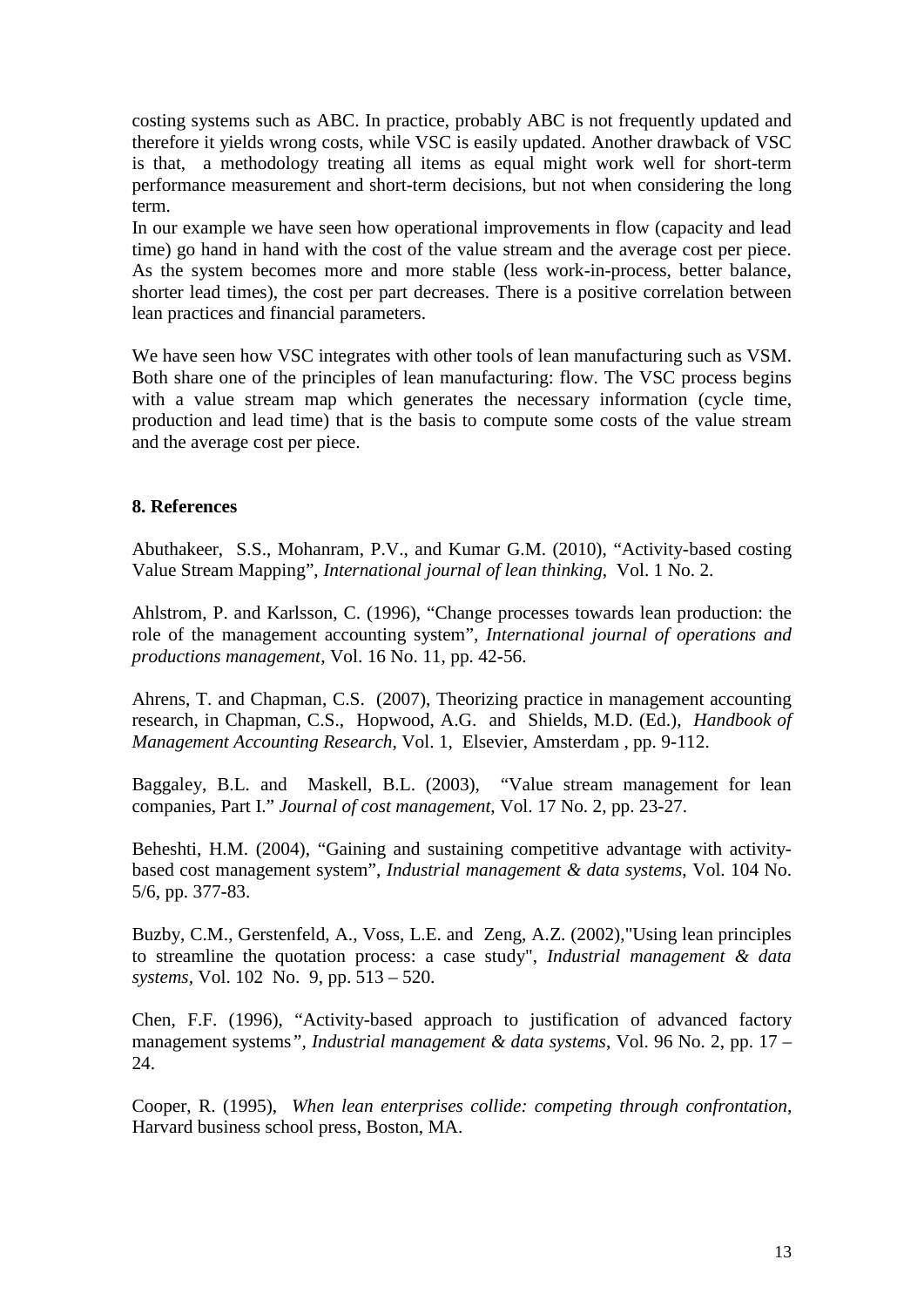Cooper, R. (1996), "Activity-based management and the lean enterprise*", Journal of cost management*, Vol. 9 No. 4, pp. 6–14.

Cooper, R. and Kaplan, R.S. (1988), "How cost accounting distorts product costs", *Management accounting*, Vol. 69 No. 10, pp. 20-27.

Cuatrecasas, Ll. (2003), *Gestión competitiva de stocks y procesos de producción* (in Spanish), Gestión 2000 Ediciones, Barcelona.

DeFilippo, J. S. (1996), "Management accounting learns to adapt to Pratt & Whitney's manufacturing cells", *The learning organization*, Vol. 3 No. 2, pp. 4–10.

Fiume, O. (2007), " Lean strategy and accounting: the roles of the CEO and CFO", in Stenzel, J. (Ed.), *Lean accounting: best practices for sustainable integration*, John Wiley & Sons, Inc. Hokoken (NJ), pp. 43-65.

Foster, G. and Horngren C.T. (1987), "JIT: Cost accounting and cost management issues", *Management accounting* , Vol. 68 No. 12, pp. 19–25.

Fullerton, R.R. and McWatters, C.S. (2001), "The production performance benefits from JIT implementation", *Journal of operations management*, Vol. 19 No. 1, pp. 81–96.

Fullerton, R.R., McWatters, C.S. and Fawson, C. (2003), "An examination o f the relations between JIT and financial performance", *Journal of operations management*, Vol. 21 No. 4, pp. 383 – 404.

Hancock, D.R., Algozzine, B. (2011), *Doing case study research*, Teachers college press, New York.

Hansen, A. and Mouritsen, J. (2007), "Management accounting and operations management: understanding the challenges from integrated manufacturing", in Christopher S., Chapman, C.S., Hopwood, A.G. and Shields, M.D. (Ed), *Handbook of management accounting research*, Elsevier Ltd. Oxford, pp. 729-752.

Holzer, H.P. and Norreklit, H. (1991), "Some thoughts on cost accounting developments in the UK", *Management accounting research*, Vol. 2 No. June, pp. 3– 13.

Huntzinger, J.R. (2007), *Lean cost management: Acounting for lean by establishing flow,* J. Ross Publishin, Inc. Fort Lauderda (FL).

Johnson, H. and Kaplan, R.S. (1987), *Relevance lost: The Rise and Fall of Management Accounting*, Harvard business school press, Boston, MA.

Li, X., Sawhney, R., Arendt, E.J. and Ramasamy, K. (2012), "A comparative analysis of management accounting systems' impact on lean implementation", *International journal of technology management*, Vol. 57 No. 1-3, pp. 33-48.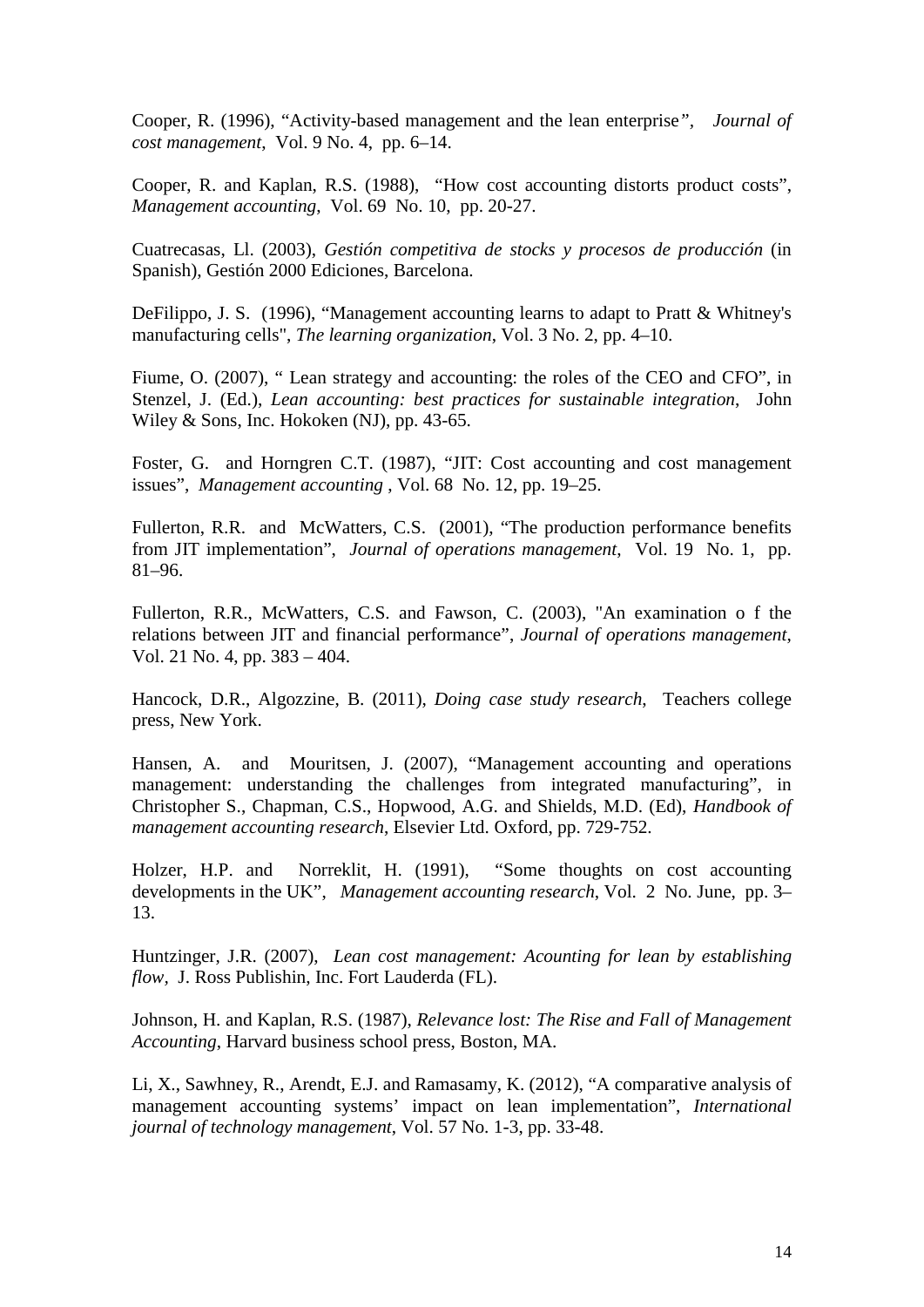Lockamy III, A. (2003), "A constraint-based framework for strategic cost management", *Industrial management & data systems*, Vol. 103 No. 8, pp. 591 – 599.

Maskell, B.H. and Baggaley, B.L. (2003), *Practical Lean Accounting. A proven system for measuring and managing the lean enterprise*, Productivity press, New York, NY.

Maskell, B. H. and Baggaley, B.L. (2006), "Lean accounting: What's it all about?", *Target magazine,* Vol. 22 No. 1, pp. 35-43.

Moisello A.M. (2012), "ABC: Evolution, problems of implementation and organizational variables", *American Journal of Industrial and Business Management*, Vol. 2, pp. 55-63.

McNair, C.J., Mosconi, W. and Norris, T. (1989), *Beyond the Bottom Line: Measuring World Class Performance,* McGraw Hill, Boston, MA.

Miller, J. and Vollmann, T. (1985), "The hidden factory", *Harvard business review*, Vol. 63 No. 1, pp. 142-150.

Plenert, G. (1999), "The new manufacturing-accounting interface", *Industrial management & data systems*, Vol. 99 No. 1, pp. 25 – 32.

Rother, M. and Shook, J. (1998), *Learning to see: Value Stream mapping to create value and eliminate muda,* Lean enterprise institute, Cambridge, MA.

Scapens, R.W. (1990), "Researching accounting management practice: the role of case study methods", *British accounting review*, Vol. 22, No. 3, pp. 259-281.

Shah, R. and Ward, P.T. (2003), "Lean manufacturing context, practice bundles, and performance*", Journal of operations management*, Vol. 21 No. 2, pp. 129-149.

Sillince, J.A.A. and Sykes, G.M.H. (1995), "The role of accountants in improving manufacturing technology", *Management accounting research*, Vol. 6 No. 2, pp. 103- 124.

Sobczyk, T. and Koch, T. (2008), "A Method for Measuring Operational and Financial Performance of a Production Value Stream", in Koch, T. (Ed), *IFIP International Federation for Information Processing, Volume 257 Lean Business Systems and Beyond*, Springer, Boston, pp. 151–163.

Sugimori, Y., Kusunoki, K., Cho, F. and Uchikawa, S. (1977), "Toyota production system and Kanban system. Materialization of just-in-time and respect-for-human system", International journal of production research, Vol. 15 No. 6, pp. 553-564.

Swenson, D.W. and Cassidy, J. (1993), "The effect of JIT on management accounting", *Cost management*, Vol. 7 No. 1, pp. 39-47.

Ward, Y., Crute, V., Tomkins, C. and Graves, A. (2003), *Cost management and accounting methods to support lean aerospace enterprises*, University of Bath, Bath.